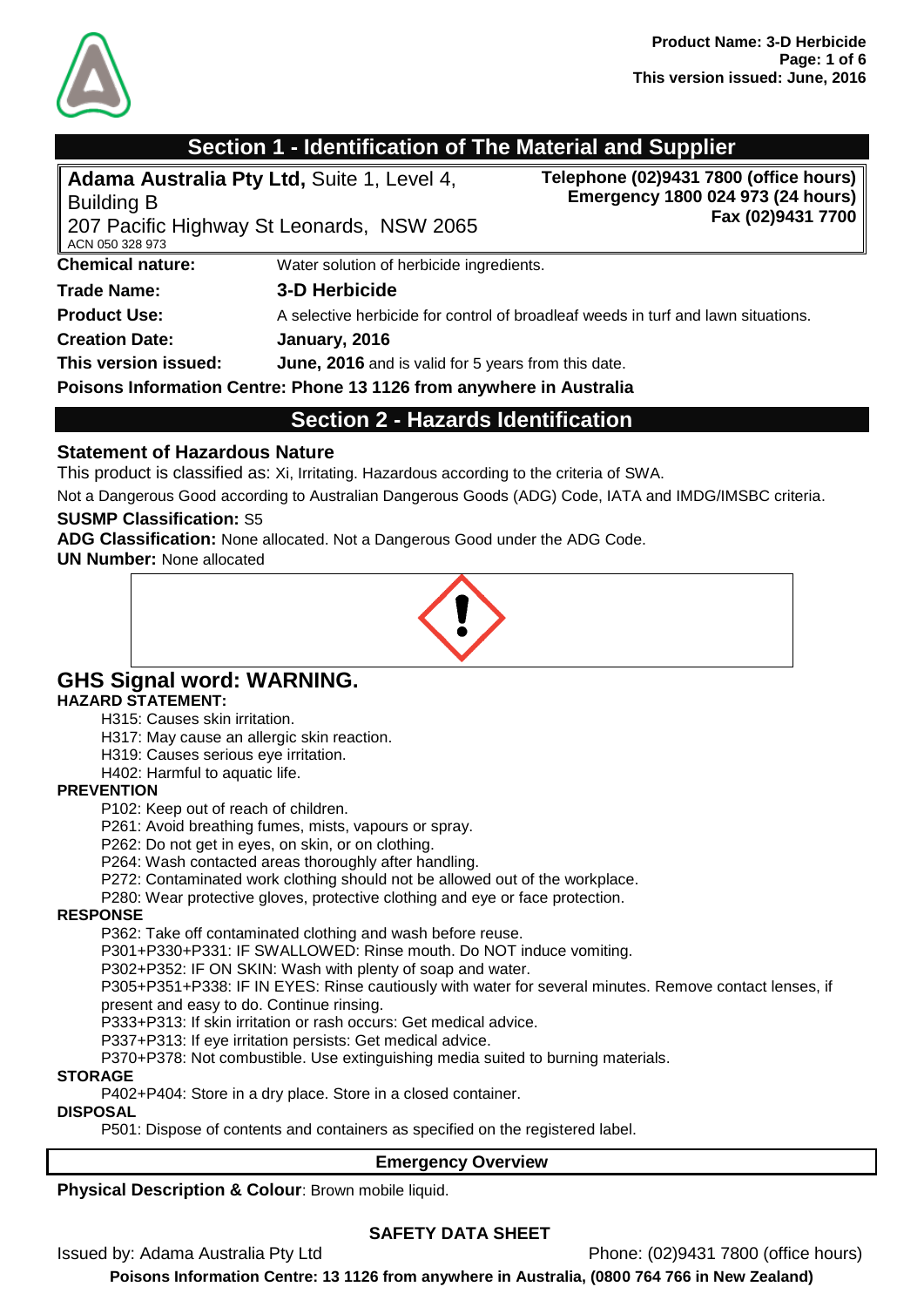## **Odour:** Phenoxy odour.

**Major Health Hazards:** may cause serious damage to eyes, skin irritant, possible skin sensitiser.

| <b>Section 3 - Composition/Information on Ingredients</b> |               |        |                                |         |
|-----------------------------------------------------------|---------------|--------|--------------------------------|---------|
| Ingredients                                               | <b>CAS No</b> | Conc,% | TWA $(mg/m^3)$ STEL $(mg/m^3)$ |         |
| Bentazone (as sodium salt)                                | 25057-89-0    | 192g/L | not set                        | not set |
| MCPA (as the dimethylamine salt)                          | 94-74-6       | 112q/L | not set                        | not set |
| Dicamba (as the dimethylamine salt)                       | 1918-00-9     | 19q/L  | not set                        | not set |
| Other non hazardous ingredients                           | secret        | to 100 | not set                        | not set |

This is a commercial product whose exact ratio of components may vary slightly. Minor quantities of other non hazardous ingredients are also possible.

The SWA TWA exposure value is the average airborne concentration of a particular substance when calculated over a normal 8 hour working day for a 5 day working week. The STEL (Short Term Exposure Limit) is an exposure value that may be equalled (but should not be exceeded) for no longer than 15 minutes and should not be repeated more than 4 times per day. There should be at least 60 minutes between successive exposures at the STEL. The term "peak "is used when the TWA limit, because of the rapid action of the substance, should never be exceeded, even briefly.

## **Section 4 - First Aid Measures**

#### **General Information:**

You should call The Poisons Information Centre if you feel that you may have been poisoned, burned or irritated by this product. The number is 13 1126 from anywhere in Australia (0800 764 766 in New Zealand) and is available at all times. Have this SDS with you when you call.

**Inhalation:** No first aid measures normally required. However, if inhalation has occurred, and irritation has developed, remove to fresh air and observe until recovered. If irritation becomes painful or persists more than about 30 minutes, seek medical advice.

**Skin Contact:** Wash gently and thoroughly with warm water (use non-abrasive soap if necessary) for 10-20 minutes or until product is removed. Under running water, remove contaminated clothing, shoes and leather goods (e.g. watchbands and belts) and completely decontaminate them before reuse or discard. If irritation persists, repeat flushing and seek medical attention.

**Eye Contact:** Immediately flush the contaminated eye(s) with lukewarm, gently flowing water for 20 minutes or until the product is removed, while holding the eyelid(s) open. Take care not to rinse contaminated water into the unaffected eye or onto the face. Obtain medical attention immediately. Take special care if exposed person is wearing contact lenses.

**Ingestion:** If swallowed, do NOT induce vomiting. Wash mouth with water and contact a Poisons Information Centre, or call a doctor.

## **Section 5 - Fire Fighting Measures**

**Fire and Explosion Hazards**: There is no risk of an explosion from this product under normal circumstances if it is involved in a fire.

Only small quantities of decomposition products are expected from this products at temperatures normally achieved in a fire. This will only occur after heating to dryness.

Fire decomposition products from this product may be toxic if inhaled. Take appropriate protective measures. **Extinguishing Media:** Not Combustible. Use extinguishing media suited to burning materials.

**Fire Fighting:** If a significant quantity of this product is involved in a fire, call the fire brigade.

| Flash point:                     | Does not burn.                  |
|----------------------------------|---------------------------------|
| <b>Upper Flammability Limit:</b> | Does not burn.                  |
| <b>Lower Flammability Limit:</b> | Does not burn.                  |
| <b>Autoignition temperature:</b> | Not applicable - does not burn. |
| <b>Flammability Class:</b>       | Does not burn.                  |
|                                  |                                 |

## **Section 6 - Accidental Release Measures**

**Accidental release:** In the event of a major spill, prevent spillage from entering drains or water courses. Wear full protective chemically resistant clothing including eye/face protection, gauntlets and self contained breathing apparatus. See below under Personal Protection regarding Australian Standards relating to personal protective equipment. Suitable materials for protective clothing include rubber, PVC. Eye/face protective equipment should comprise as a minimum, protective goggles. If there is a significant chance that vapours or mists are likely to build up in the cleanup area, we recommend that you use a respirator. Usually, no respirator is necessary when using this product. However, if you have any doubts consult the Australian Standard mentioned below (section 8). Otherwise, not normally necessary.

## **SAFETY DATA SHEET**

Issued by: Adama Australia Pty Ltd Phone: (02)9431 7800 (office hours) **Poisons Information Centre: 13 1126 from anywhere in Australia, (0800 764 766 in New Zealand)**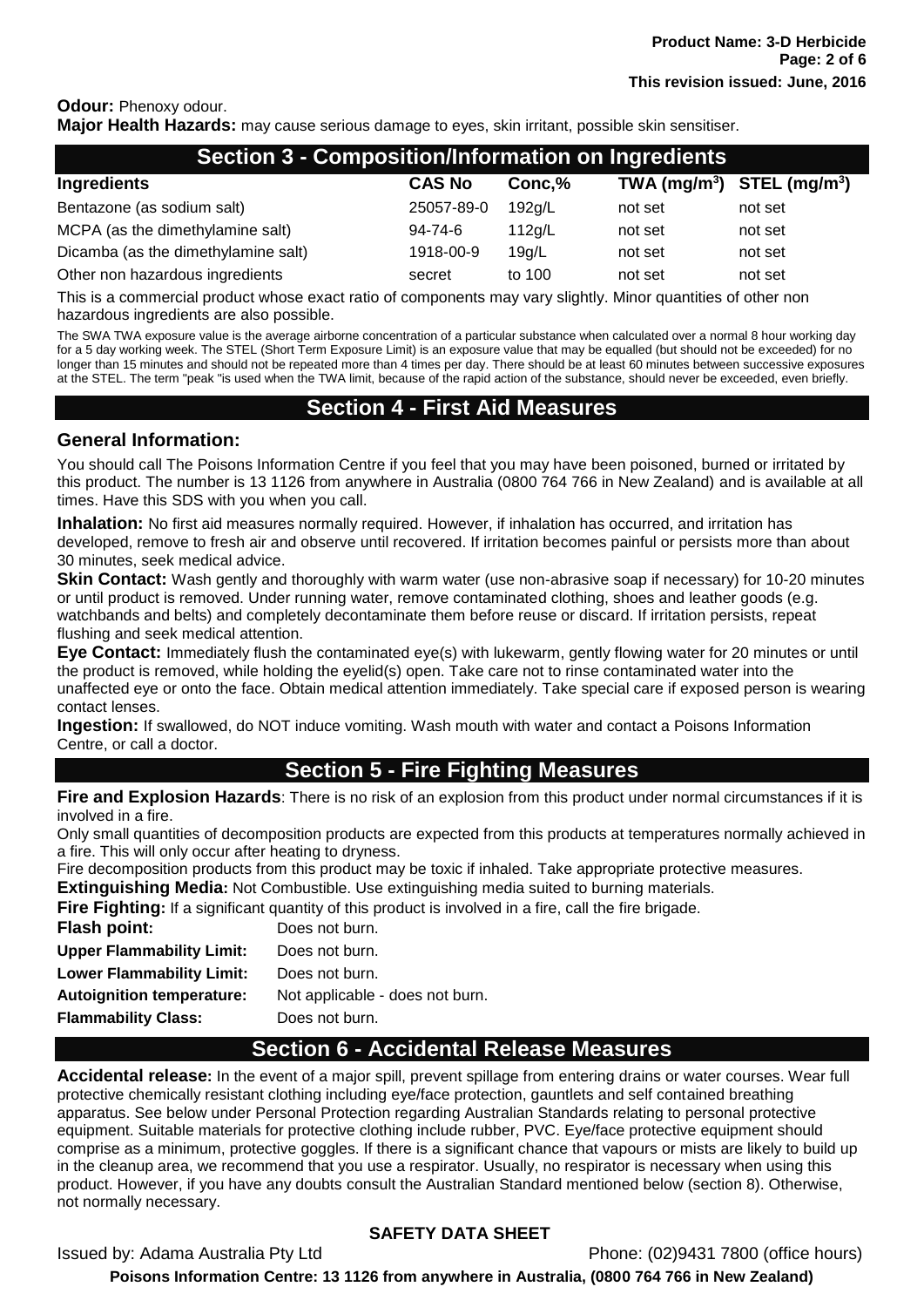**Product Name: 3-D Herbicide Page: 3 of 6**

#### **This revision issued: June, 2016**

Stop leak if safe to do so, and contain spill. Absorb onto sand, vermiculite or other suitable absorbent material. If spill is too large or if absorbent material is not available, try to create a dike to stop material spreading or going into drains or waterways. Sweep up and shovel or collect recoverable product into labelled containers for recycling or salvage, and dispose of promptly. Recycle containers wherever possible after careful cleaning. Refer to product label for specific instructions. After spills, wash area preventing runoff from entering drains. If a significant quantity of material enters drains, advise emergency services. Full details regarding disposal of used containers, spillage and unused material may be found on the label. If there is any conflict between this SDS and the label, instructions on the label prevail. Ensure legality of disposal by consulting regulations prior to disposal. Thoroughly launder protective clothing before storage or re-use. Advise laundry of nature of contamination when sending contaminated clothing to laundry.

## **Section 7 - Handling and Storage**

**Handling:** Keep exposure to this product to a minimum, and minimise the quantities kept in work areas. Check Section 8 of this SDS for details of personal protective measures, and make sure that those measures are followed. The measures detailed below under "Storage" should be followed during handling in order to minimise risks to persons using the product in the workplace. Also, avoid contact or contamination of product with incompatible materials listed in Section 10.

**Storage:** This product is a Scheduled Poison. Observe all relevant regulations regarding sale, transport and storage of this schedule of poison. Store in the closed original container in a dry, cool, well-ventilated area out of direct sunlight. Make sure that the product does not come into contact with substances listed under "Incompatibilities" in Section 10. Some liquid preparations settle or separate on standing and may require stirring before use. Check packaging - there may be further storage instructions on the label.

## **Section 8 - Exposure Controls and Personal Protection**

The following Australian Standards will provide general advice regarding safety clothing and equipment: Respiratory equipment: **AS/NZS 1715**, Protective Gloves: **AS 2161**, Occupational Protective Clothing: AS/NZS 4501 set 2008, Industrial Eye Protection: **AS1336** and **AS/NZS 1337**, Occupational Protective Footwear: **AS/NZS2210**.

#### **SWA Exposure Limits TWA (mg/m<sup>3</sup>**

## **) STEL (mg/m<sup>3</sup> )**

Exposure limits have not been established by SWA for any of the significant ingredients in this product.

The ADI for Bentazone (as sodium salt) is set at 0.01mg/kg/day. The corresponding NOEL is set at 10mg/kg/day.

The ADI for MCPA (as the dimethylamine salt) is set at 0.01mg/kg/day. The corresponding NOEL is set at 1.1mg/kg/day.

The ADI for Dicamba (as the dimethylamine salt) is set at 0.03mg/kg/day. The corresponding NOEL is set at 3mg/kg/day. ADI means Acceptable Daily Intake and NOEL means No-observable-effect-level. Values taken from Australian ADI List, June 2014.

No special equipment is usually needed when occasionally handling small quantities. The following instructions are for bulk handling or where regular exposure in an occupational setting occurs without proper containment systems. **Ventilation:** No special ventilation requirements are normally necessary for this product. However make sure that the work environment remains clean and that vapours and mists are minimised.

**Eye Protection:** Protective glasses or goggles must be worn when this product is being used. Failure to protect your eyes may lead to severe harm to them or to general health. Emergency eye wash facilities must also be available in an area close to where this product is being used.

**Skin Protection:** If you believe you may have a sensitisation to this product or any of its declared ingredients, you should prevent skin contact by wearing impervious gloves, clothes and, preferably, apron. Make sure that all skin areas are covered. See below for suitable material types.

**Protective Material Types:** We suggest that protective clothing be made from the following materials: rubber, PVC.

**Respirator:** Usually, no respirator is necessary when using this product. However, if you have any doubts consult the Australian Standard mentioned above. Otherwise, not normally necessary.

Eyebaths or eyewash stations and safety deluge showers should be provided near to where this product is being used.

## **Section 9 - Physical and Chemical Properties:**

**Physical Description & colour:** Brown mobile liquid. **Odour:** Phenoxy odour. **Freezing/Melting Point:** Approximately 0°C. **Volatiles:** Water component. **Vapour Density:** No data.

**Boiling Point: Approximately 100°C at 100kPa. Vapour Pressure:** 2.37 kPa at 20°C (water vapour pressure).

## **SAFETY DATA SHEET**

Issued by: Adama Australia Pty Ltd Phone: (02)9431 7800 (office hours)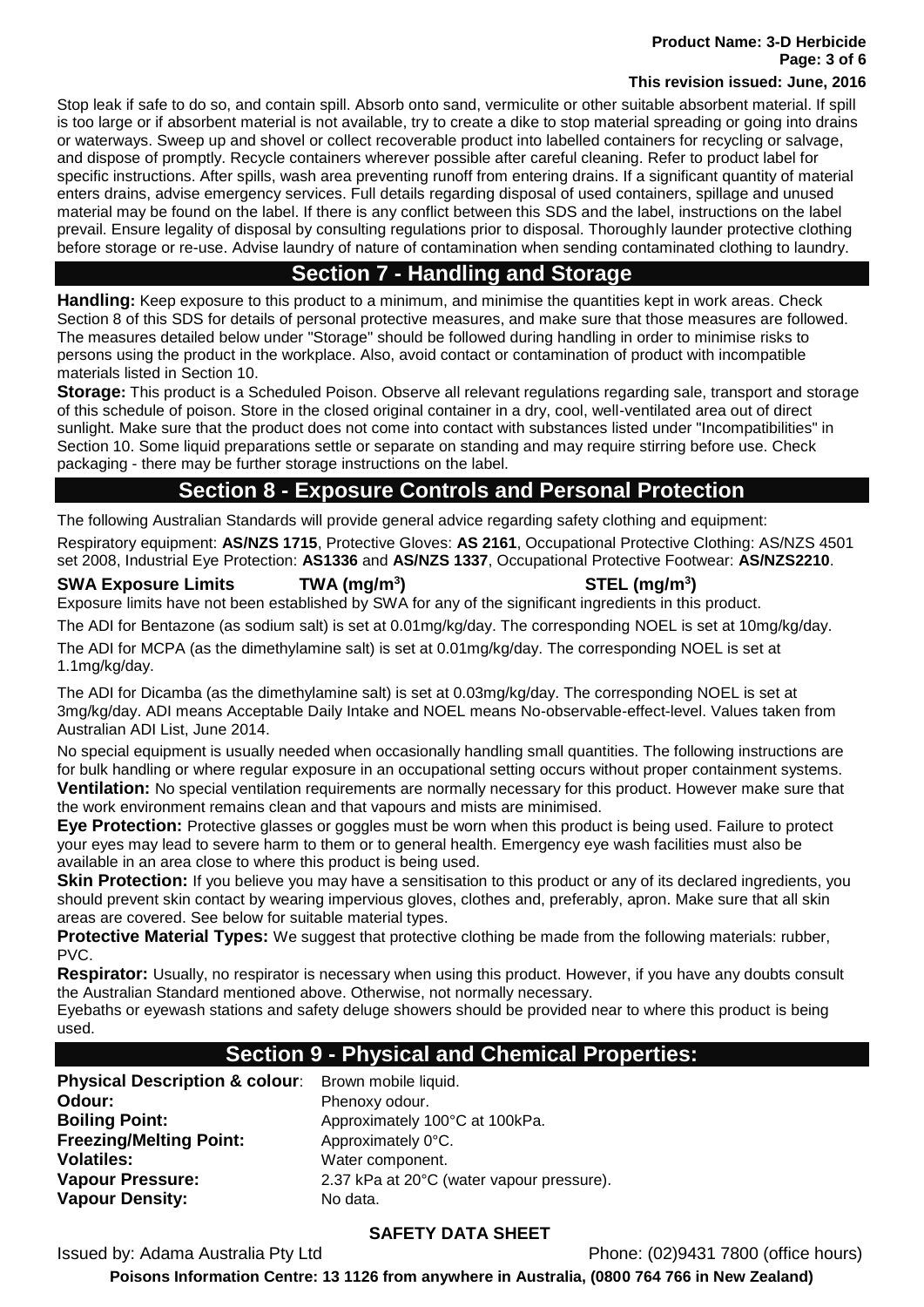| <b>Specific Gravity:</b>             | No data.                        |
|--------------------------------------|---------------------------------|
| <b>Water Solubility:</b>             | Completely soluble in water.    |
| pH:                                  | No data.                        |
| <b>Volatility:</b>                   | No data.                        |
| <b>Odour Threshold:</b>              | No data.                        |
| <b>Evaporation Rate:</b>             | No data.                        |
| <b>Coeff Oil/water Distribution:</b> | No data                         |
| <b>Autoignition temp:</b>            | Not applicable - does not burn. |

## **Section 10 - Stability and Reactivity**

**Reactivity:** This product is unlikely to react or decompose under normal storage conditions. However, if you have any doubts, contact the supplier for advice on shelf life properties.

**Conditions to Avoid:** Store in the closed original container in a dry, cool, well-ventilated area out of direct sunlight. **Incompatibilities:** acids, strong oxidising agents.

**Fire Decomposition:** Only small quantities of decomposition products are expected from this products at temperatures normally achieved in a fire. This will only occur after heating to dryness. Carbon dioxide, and if combustion is incomplete, carbon monoxide and smoke. Nitrogen and its compounds, and under some circumstances, oxides of nitrogen. Occasionally hydrogen cyanide gas in reducing atmospheres. Oxides of sulfur (sulfur dioxide is a respiratory hazard) and other sulfur compounds. Most will have a foul odour. Water, sodium compounds, sodium compounds. Carbon monoxide poisoning produces headache, weakness, nausea, dizziness, confusion, dimness of vision, disturbance of judgment, and unconsciousness followed by coma and death. **Polymerisation:** This product will not undergo polymerisation reactions.

## **Section 11 - Toxicological Information**

# **Local Effects:**

**Target Organs:** There is no data to hand indicating any particular target organs.

Bentazone is Classed by SWA as a potential sensitiser by skin contact.

| <b>Classification of Hazardous Ingredients</b> |                        |  |
|------------------------------------------------|------------------------|--|
| Ingredient                                     | <b>Risk Phrases</b>    |  |
| Bentazone                                      | >=1%Conc<20%: Xi; R43  |  |
| MCPA                                           | >=10%Conc<20%: Xi; R41 |  |
|                                                | ____                   |  |

#### **Potential Health Effects**

## **Inhalation:**

**Short Term Exposure:** Available data indicates that this product is not harmful. However product may be mildly irritating, although unlikely to cause anything more than mild transient discomfort.

**Long Term Exposure:** No data for health effects associated with long term inhalation.

## **Skin Contact:**

**Short Term Exposure:** Classified as a potential sensitiser by skin contact. Exposure to a skin sensitiser, once sensitisation has occurred, may manifest itself as skin rash or inflammation, and in some individuals this reaction can be severe. In addition product is a skin irritant. Symptoms may include itchiness and reddening of contacted skin. Other symptoms may also become evident, but all should disappear once exposure has ceased.

**Long Term Exposure:** No data for health effects associated with long term skin exposure.

## **Eye Contact:**

**Short Term Exposure:** Available data shows that this product is not harmful. This product is a severe eye irritant. Symptoms may include stinging and reddening of eyes and watering which may become copious. Other symptoms such as swelling of eyelids and blurred vision may also become evident. If exposure is brief, symptoms should disappear once exposure has ceased. However, lengthy exposure or delayed treatment is likely to cause permanent damage.

**Long Term Exposure:** No data for health effects associated with long term eye exposure.

## **Ingestion:**

**Short Term Exposure:** Significant oral exposure is considered to be unlikely. However, this product is an oral irritant. Symptoms may include burning sensation and reddening of skin in mouth and throat. Other symptoms may also become evident, but all should disappear once exposure has ceased.

**Long Term Exposure:** No data for health effects associated with long term ingestion.

## **SAFETY DATA SHEET**

Issued by: Adama Australia Pty Ltd Phone: (02)9431 7800 (office hours)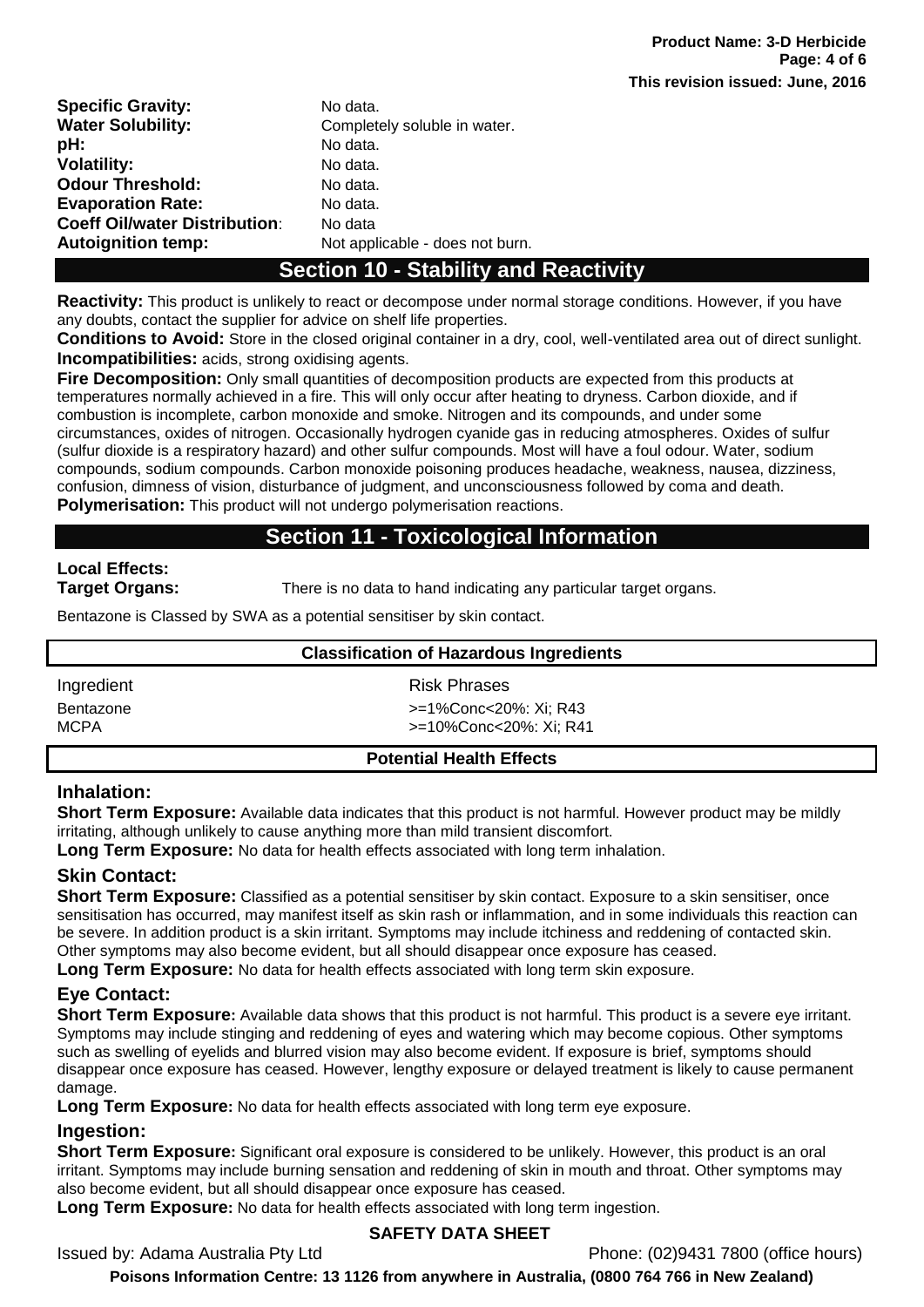## **Carcinogen Status:**

**SWA:** No significant ingredient is classified as carcinogenic by SWA.

**NTP:** No significant ingredient is classified as carcinogenic by NTP.

**IARC:** No significant ingredient is classified as carcinogenic by IARC.

## **Section 12 - Ecological Information**

Insufficient data to be sure of status. See product label for details of disposal methods.

**Effects on birds:** Technical and formulated Bentazone are both slightly toxic to birds.

**Effects on aquatic organisms:** Bentazone is practically nontoxic to both coldwater and warm water fish. Bentazone is slightly toxic to aquatic invertebrates. The bioconcentration factor for Bentazone predicted from its water solubility is 19, indicating low bioaccumulation potential.

**Effects on other organisms:** Applications of Bentazone are not considered hazardous to most non-target organisms because of its generally low toxicity. Bentazone is not toxic to bees. **Environmental Fate:** 

**Breakdown in soil and groundwater:** Bentazone has a low persistence in soil. Its half-life is less than 2 weeks. Bentazone reaches undetectable levels in soil 6 weeks after its application. It is subject to breakdown by ultraviolet (UV) light from the sun and rapid degradation by soil bacteria and fungi. Bentazone does not bind to soil particles and it is highly soluble in water.

**Breakdown in water:** Bentazone has the potential to contaminate surface water because of both its mobility in runoff water from treated crops, and its pattern of use on rice, which involves either direct application to water, or application to fields prior to flooding.

**Breakdown in vegetation:** Bentazone is absorbed by plant leaves. In resistant (tolerant) plants, it is rapidly broken down into natural plant components. It may be also be absorbed by the roots and translocated from the roots to other plant parts. The degree of translocation depends on the type of plant.

## **Section 13 - Disposal Considerations**

**Disposal:** Dispose of small quantities and empty containers by wrapping with paper and putting in garbage. For larger quantities, if recycling or reclaiming is not possible, use a commercial waste disposal service.

## **Section 14 - Transport Information**

**UN Number:** This product is not classified as a Dangerous Good by ADG, IATA or IMDG/IMSBC criteria. No special transport conditions are necessary unless required by other regulations.

## **Section 15 - Regulatory Information**

**AICS:** All of the significant ingredients in this formulation are compliant with NICNAS regulations. The following ingredients: Bentazone, MCPA, Dicamba, are mentioned in the SUSMP.

## **Section 16 - Other Information**

**This SDS contains only safety-related information. For other data see product literature.**

#### **Acronyms:**

| <b>ADG Code</b>        | Australian Code for the Transport of Dangerous Goods by Road and Rail, 7th Edition                                     |
|------------------------|------------------------------------------------------------------------------------------------------------------------|
| <b>AICS</b>            | Australian Inventory of Chemical Substances                                                                            |
| <b>CAS number</b>      | <b>Chemical Abstracts Service Registry Number</b>                                                                      |
| <b>Hazchem Code</b>    | Emergency action code of numbers and letters that provide information to emergency<br>services especially firefighters |
| <b>IARC</b>            | International Agency for Research on Cancer                                                                            |
| <b>SWA</b>             | Safe Work Australia, formerly ASCC and NOHSC                                                                           |
| <b>NOS</b>             | Not otherwise specified                                                                                                |
| <b>NTP</b>             | National Toxicology Program (USA)                                                                                      |
| <b>R-Phrase</b>        | <b>Risk Phrase</b>                                                                                                     |
| <b>SUSMP</b>           | Standard for the Uniform Scheduling of Medicines & Poisons                                                             |
| <b>UN Number</b>       | United Nations Number                                                                                                  |
| <b>Contact Points:</b> |                                                                                                                        |

#### **Call Adama on (02)9431 7800 and ask for the technical manager. Fax: (02)9431 7700**

| <b>Police and Fire Brigade:</b> | <b>Dial 000</b>         |
|---------------------------------|-------------------------|
| <b>Emergency contact:</b>       | 1800 024 973 (24 hours) |
|                                 |                         |

## **If ineffective: Dial Poisons Information Centre**

## **SAFETY DATA SHEET**

Issued by: Adama Australia Pty Ltd Phone: (02)9431 7800 (office hours)